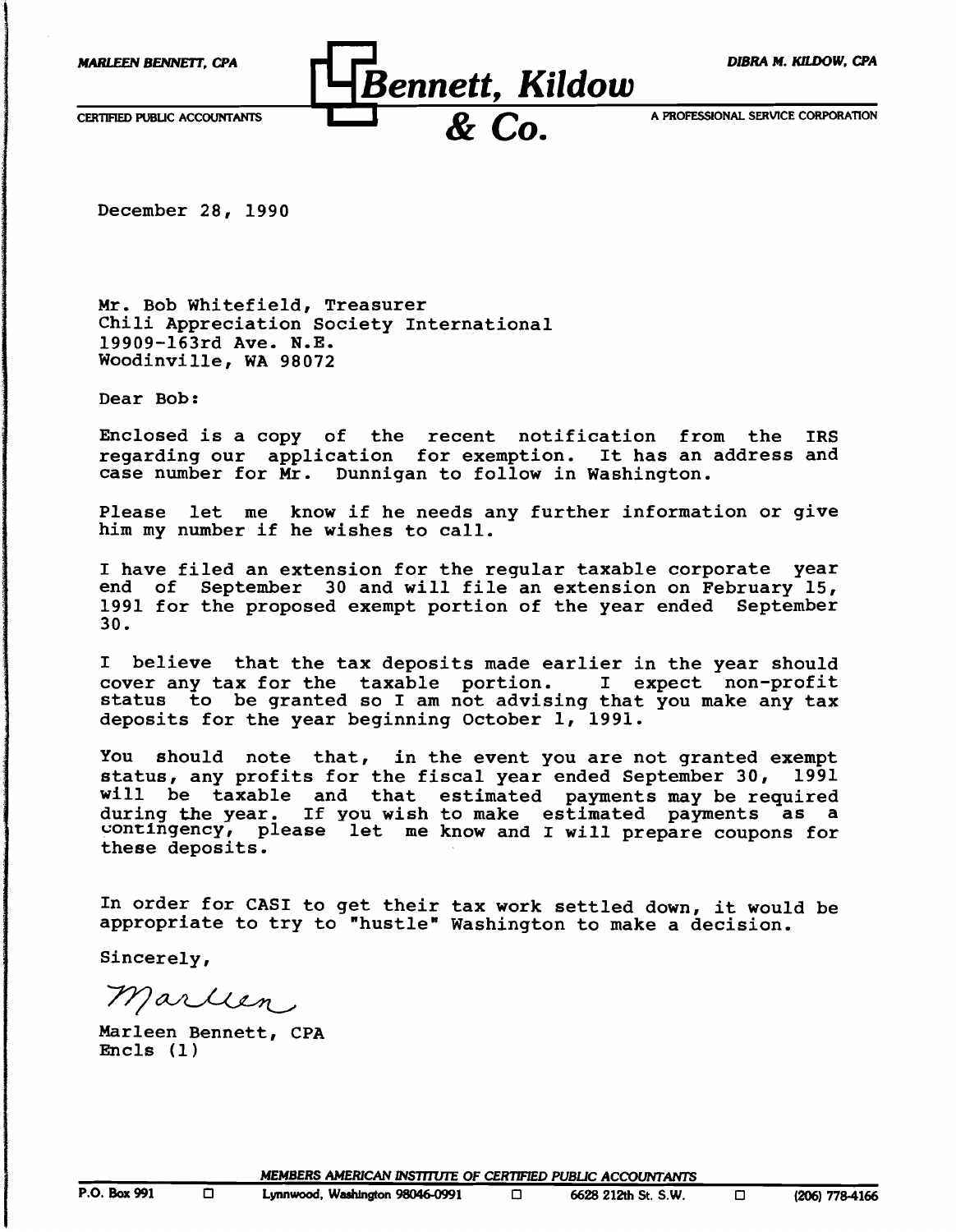INTERNAL REVENUE SERVICE **DISTRICT DIRECTOR** P 0 BLX 2350 ROOM 5127 ATTN: E.O. LOS ANGELES. CA 900532350

Date: DEC. 13. 1990

CHILI APPRECIATION SOCIETY C/O MARLENE BENNETT PO BOX 991 LYNNWOOD, WA 98036

Employer Identification Number: 74-2330479 Case Numbers 950226047 Contact Person: CAROL MOCHIZUKI Contact Telephone Number:  $(213) 894 - 4763$ 

Dear Applicant:

We received your application for recognition of exemption from Federal income tax.

We referred your application to our National Office for ruling and they will reply direct to you. If you have any questions, please write to:

> Assistant Conmissioner (E) Internal Revenue Service 1111 Constitution Avenue. NW Washington, D.C. 20224 Attention: E:EO

If you do not receive a decision on your application by the date the annual information return for exempt organizations is due, file that return by the due date. File either Form 990, Return of Organization Exempt From Income Tax, or Form 990-PF, Return of Private Foundation or Section 4947((a)(1) Trust Treated as:a Private Foundation, whichever is applicable. Check the block on the return indicating an application is pending.

Please see the instructions for those returns to determine if any other returns are required.

Thank you for your cooperation.

Sincerely yours.

Michael J. Quinn District Director